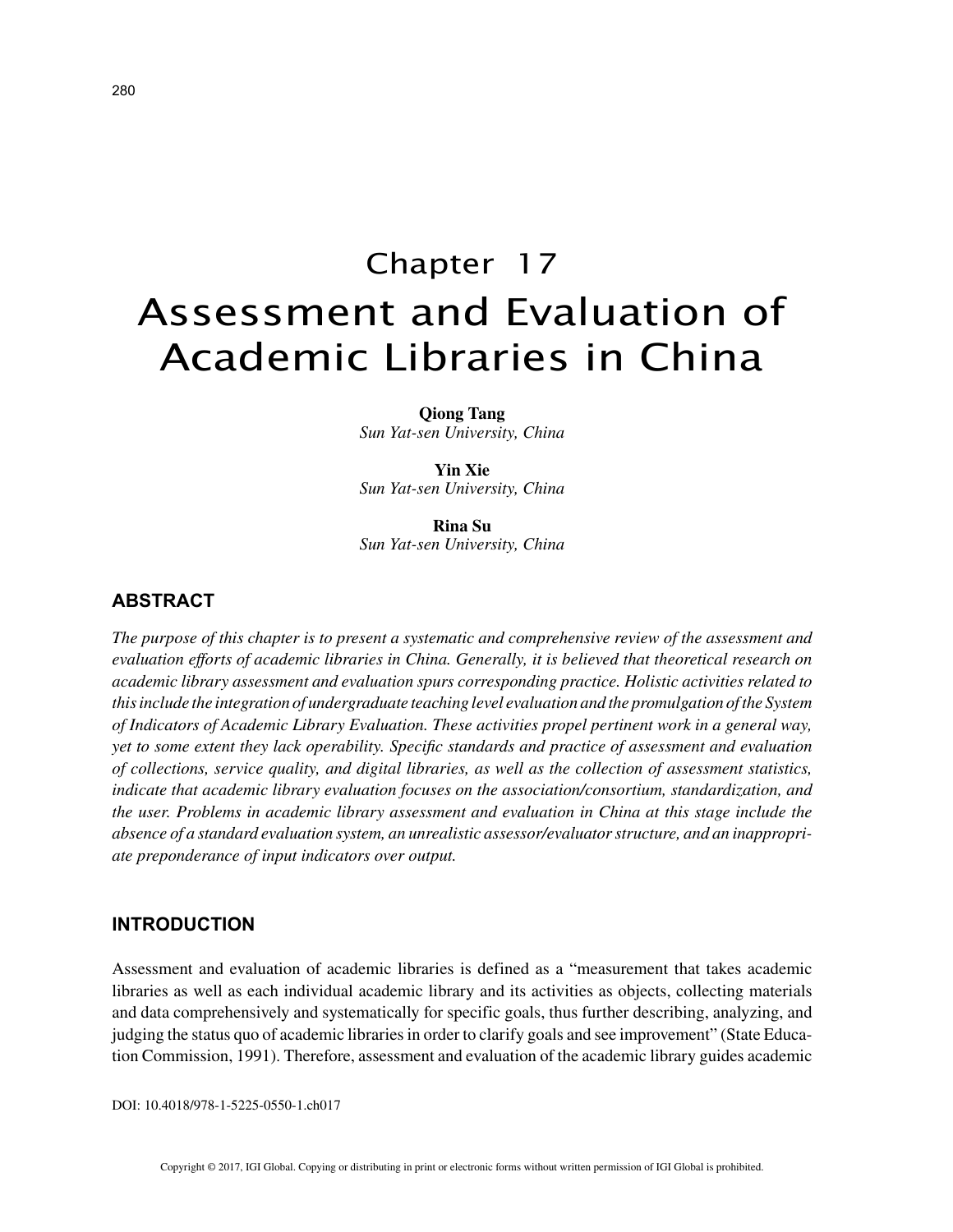libraries, promoting their development, improving quality of service, and more. Since the mid-1980s, accompanied by the undergraduate teaching level evaluation, assessment and evaluation of academic libraries has gradually become a focus, in both the research and practice spheres of library.

In 1985, the decision to reform the Chinese education system was issued by the central committee of the Communist Party of China (CPC). This decision propelled the assessment of Chinese higher education. With its influence, assessment activities in academic libraries in China were soon launched. In 1986, academic library assessment was first carried out in Shandong Province (Li, 1993). In 1987, the State Education Commission (SEC) released the *Regulations of University and College Library Service* as the fundamental document, including pertinent criteria for academic libraries in universities and colleges (Qu, 1989). Following this release, assessment and evaluation of academic libraries in China witnessed a rapid advancement in a wide range of geographical areas, including Ningxia Province, Qinghai Province, Liaoning Province, Zhejiang Province, Shanxi Province, Fujian Province, Gansu Province, and several other regions. These areas developed projects and evaluation indices for academic library assessment in succession, grounding their work in a combination of the *Regulations of University and College Library Service* and their own environmental demands. Meanwhile, Guangdong Province, Beijing, and Shanghai formulated regional assessment policies. By 1989, 11 provinces, including autonomous regions and municipalities, had carried out academic library assessment and evaluation. In March 1989, the first national seminar on academic library assessment and evaluation was held in Xi'an by the College and University Library & Information Work Steering Committee (CULIWSC). Three documents were proposed and adopted in the seminar: *Summary of the National Seminar on Academic Libraries, Advice on the Institution of Academic Library Assessment and Evaluation (Draft Version),* and *A System of Indicators Outline of Academic Library Assessment and Evaluation (Draft Version)*. This seminar in Xi'an brought about a new phase in academic library assessment and evaluation, which is characterized by good organization and leadership (Zhang, 1990). Though library assessment theories and practice were immature in the mid- and late-1980s due to the lack of thorough indexing systems and qualitative indicators, it still established a solid foundation for further research and work.

In 1991, the SEC officially issued three documents titled *Advice on the Assessment and Evaluation of the Academic Library, the System of Indicators of Academic Library Assessment and Evaluation,* and *Explanations of the System of Indicators*. These three documents regulate academic library assessment and evaluation with regards to organization and leadership, assessment principles, content design, system of indicators, operating methods, and other aspects. Under this instruction, academic libraries in Jiangxi Province, Jilin Province, Heilongjiang Province, Guangxi Province, Anhui Province, Hubei Province, Hunan Province, Shanxi Province, and Tianjin Province were assessed and evaluated. By 1993, more than 20 academic libraries had undergone the assessment process. In addition to comprehensive assessment, some academic libraries also conducted specific assessment, such as assessment of basic conditions, reader services, collection development, or automation level. Among all kinds of specific assessment, assessment of automation level was the most common and influential from 1995 to 2000 (Wang, 2009).

In the 21st century, assessment and evaluation of academic libraries entered a new era, and in February 2002, the Ministry of Education (MOE) of the People's Republic of China issued the R*egulations of University and College Library Service (Revised)*. The following year, the *System of Indicators of Academic Library Evaluation (Exposure Draft)*, in addition to specific assessment approaches, was published by CULIWSC. In 2006, MOE released the *System of Indicators of Academic Library Evaluation (Draft Version)*. Meanwhile, rating standards for academic libraries were added to the undergraduate teaching level evaluation framework. With these developments, domestic academic library assessment